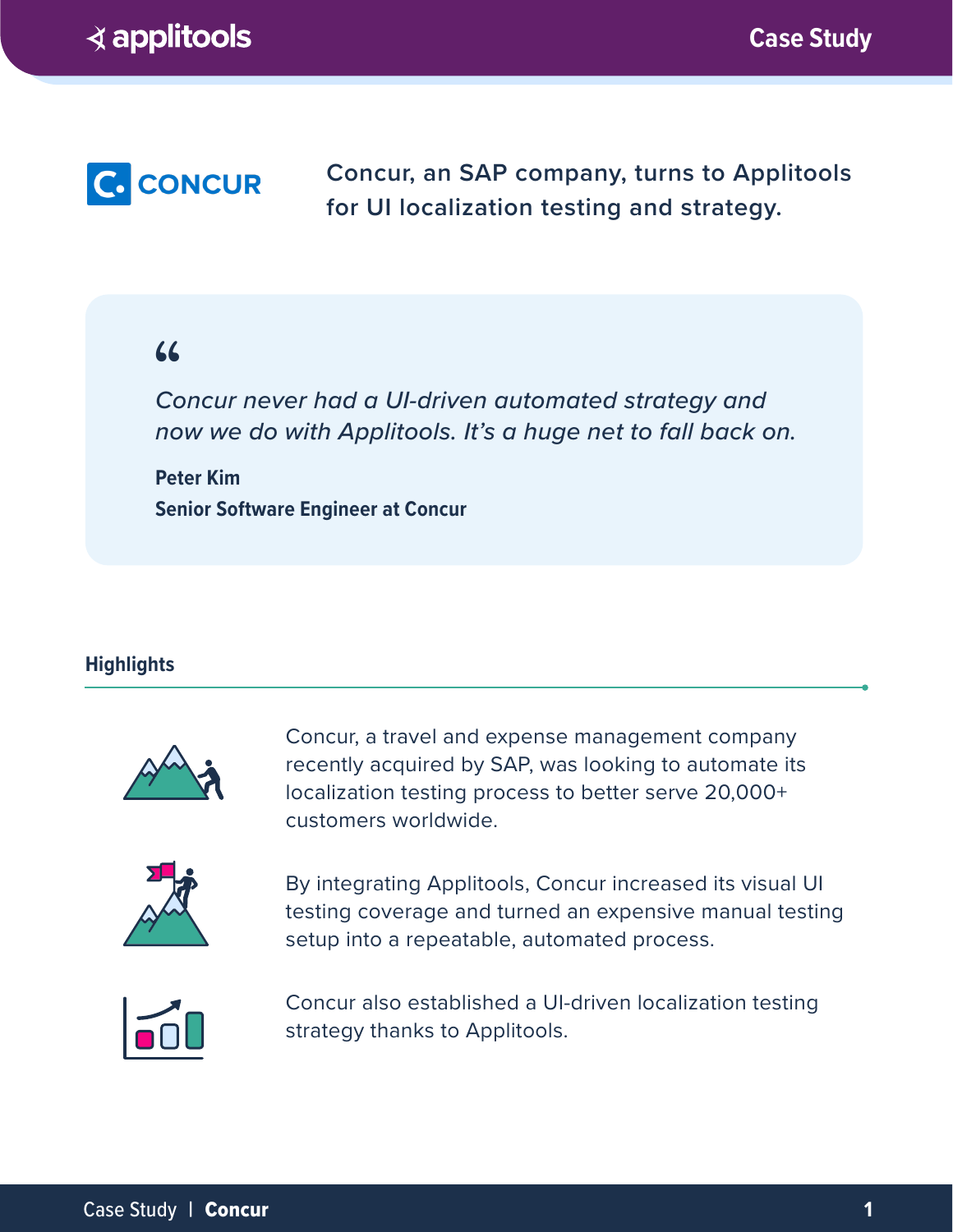#### **The Challenge**

Concur is a global travel and expense management company headquartered in Bellevue, Washington. Recently acquired by SAP in an \$8.3 billion dollar deal, Concur's integrated platform helps employees automatically manage invoices, travel bookings and expenses. Concur works with small businesses to Fortune 500 companies across a wide range of industries — from healthcare to education to biotech — but it's the US Federal Government that is the single biggest client, with thousands of employees using the software regularly from across the world.

With that user base, providing a seamless user experience across multiple devices would be reason enough to prioritize and implement UI test automation. But Concur is also unique in that it allows its users to customize the look and feel of the UI based on their company branding. As a result, hundreds of UI versions of the Concur dashboard have been deployed — all with their own permutations of elements to test.

*"Our field is very competitive. Today we provide support for 20 localizations*  " *and in the next 12 - 18 months, we will support more than 30,"* says Peter Kim, Senior Software Engineer at Concur*. "We have to follow strict standards for our government clients but on the commercial side, we also have to make sure the UI is spick and span. The questions becomes, how do you test all this?"*

### **The Solution**

The QA team at Concur already had Selenium in place when they met Applitools at the 2015 STPCon. But they needed more assurance around the UI results of their localization testing process, says Peter. Namely, that the visual elements and expected UI behavior appeared correctly in the various language versions of the web and mobile app.

Peter and the QA team set out to integrate Applitools with Scout UI, their existing test framework and to automate their localization testing. One of the biggest things they hoped Applitools would solve was catching tests that passed functionally but had visual bugs.

*"It's common to look on a page for the element so you can perform an action,"*  "Peter says. *"But most people neglect to think about what they shouldn't see. So you end up getting a lot of tests that pass functionally but not visually."*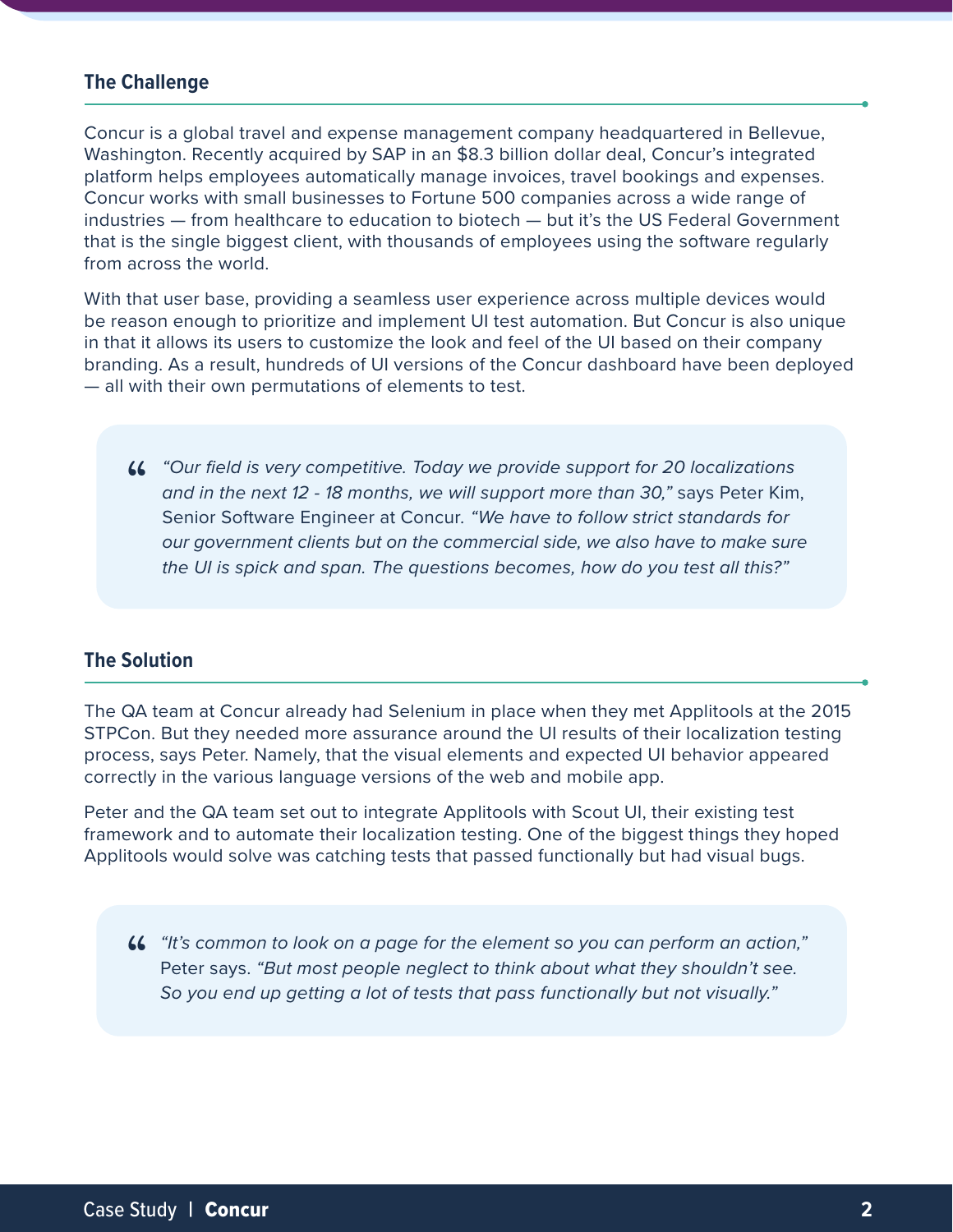They also wanted to reduce the reliance on manual testing for localization testing. Prior to Applitools, Concur had to find and hire testers proficient in the language of the site that needed to be updated or deployed to manually test the visual elements on the page. They wanted to automate this and establish a repeatable and scalable UI strategy for localization testing.

#### **The Results**

Applitools quickly solved the problem of having to manually check for UI issues, even after the functional tests passed. Engineers stopped having to rely on elements that shouldn't have been there, freeing them up for more feature development.

Applitools also helped Concur establish a solid methodology for visual UI testing for localization.

**46** "I believe no one was using automated visual UI testing for localization," Peter says. "Concur never had a UI-driven automated strategy before this, and now says. *"Concur never had a UI-driven automated strategy before this, and now we do.""*

With Applitools providing automated UI test coverage, location-specific changes can now go out quickly and with the assurance that gives everyone in the organization peace of mind. It's quite common, Peter says, for an email to go out to the team for a specific customer request in, say, Japan, asking for a change to a theme or field specific to users in that country. They'll work on it right away, kick off the automated testing, and deploy soon after in true continuous delivery fashion.

*"It's expensive to do localization testing,"* Peter says. *"It's hard to find people*  "who know the language and to visually test the images, the layout, the special *themes. This is a perfect fit for Applitools."*